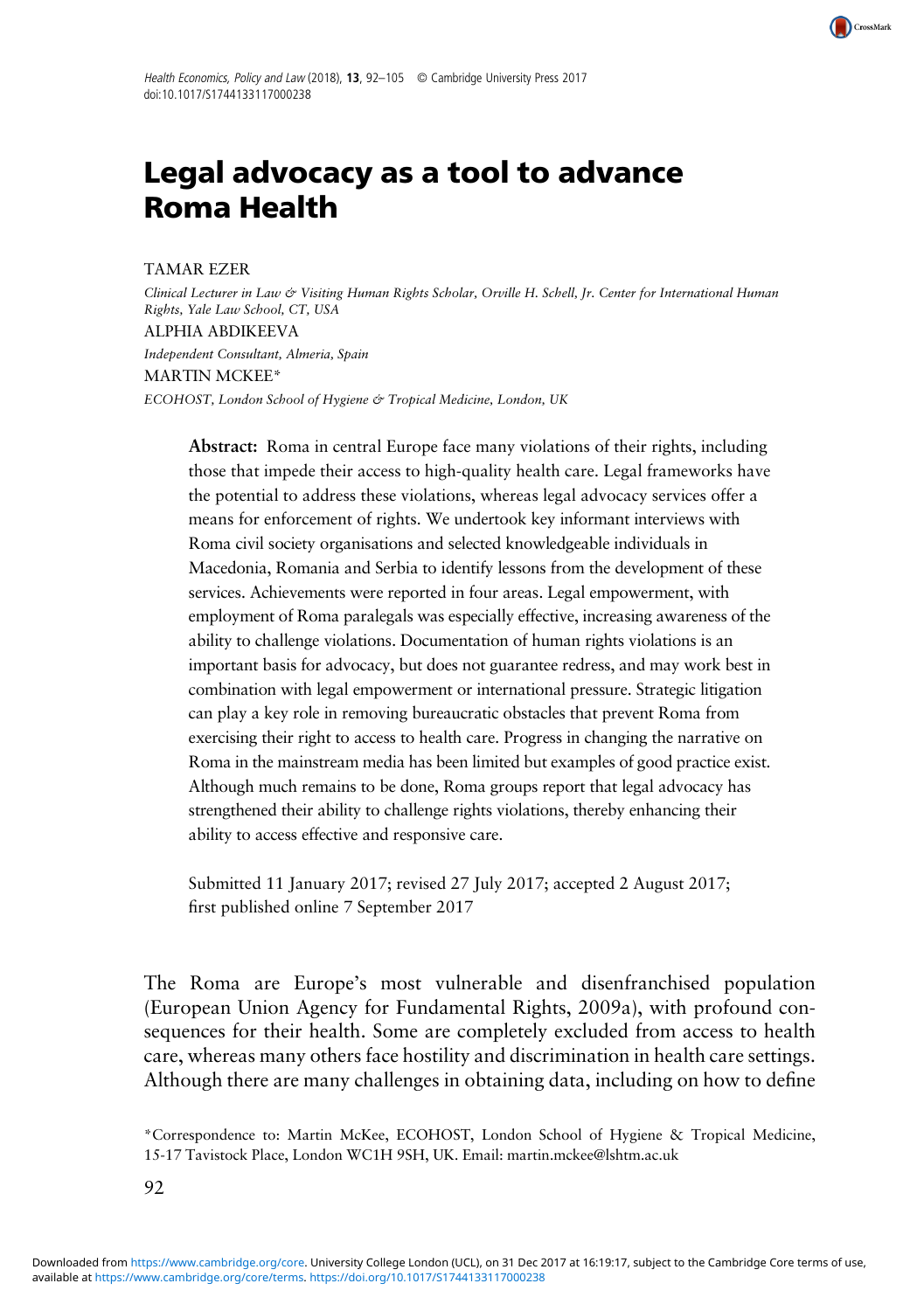the Roma population (Fesus *et al.*, [2012\)](#page-13-0), it is estimated that life expectancy for Roma is typically 10 years below the average of the country in which they live (Fundacion Secretariado Gitano, [2012\)](#page-13-0), and infant mortality is twice the national average in countries such as Serbia (Statistical Office of the Republic of Serbia, [2011\)](#page-13-0). Roma communities must further contend with disproportionate unemployment and poverty (European Commission Against Racism and Intolerance, [2010\)](#page-12-0), with many living in segregated informal settlements under precarious living conditions (Kósa et al., [2007;](#page-13-0) European Union Agency for Fundamental Rights, [2009b\)](#page-12-0). In health care settings, Roma experience outright denial of medical services, low levels of immunisation (Duval et al., [2016\)](#page-12-0), substandard health care and even segregation (European Roma Rights Centre, [2006;](#page-12-0) Ezer et al., [2014](#page-12-0)).

The Roma plight has been the subject of considerable national and international attention (Hajioff and McKee, [2000](#page-13-0); Foldes and Covaci, [2012](#page-13-0)), leading to the Decade of Roma Inclusion 2005–2015 [\(2015\)](#page-12-0) which concluded in 2015. The activities undertaken within the framework of this initiative have had limited success (Jovanovic, [2015](#page-13-0)). In Hungary, where changes in health over the Decade have been evaluated, there was some progress in reducing reported discrimination and improving health of older Roma, but worsening among the young (Sandor et al., [2017](#page-13-0)). There are many reasons for the limited progress, such as lack of facilities in Roma communities. One important factor has been the inability of Roma to realise their legal entitlements to obtain appropriate and responsive services. Some reasons relate to legal status, such as inability to obtain official identity documents, whereas others relate to the behaviour of health workers, including denial of treatment or other forms of discrimination (Kuhlbrandt et al., [2014](#page-13-0); Arora et al., [2016\)](#page-12-0).

Since 2010, the Open Society Foundations (OSF) have supported legal approaches to address the rights of Roma in the health sector. These approaches have emphasised increasing accountability for violations of Roma rights in health care settings and addressing systemic impediments to accessing health care in the first place. This initiative is based on the premise that rights violations have an impact on health (OSF, [2015](#page-13-0)) and that legal tools exist that can address violations against Roma in health care settings but are not adequately enforced (Abdikeeva et al., [2013\)](#page-12-0). For the law to be useful, it is critical for those who might benefit to be aware that they have rights and there are avenues to challenge violations, but also the capacity to bring challenges. Indeed, rights literacy often serves as a prerequisite for legal advocacy (OSF, [2015\)](#page-13-0), and the OSF initiative includes an explicit focus on this important aspect. It is vital that civil society can carry out effective advocacy if the gap is to be closed between the existing law and its implementation, ensuring accountability for violations of the rights of Roma in health care settings while addressing the systemic impediments that this population faces in access to health care.

A baseline assessment of the situation facing Roma in three countries – Macedonia, Romania and Serbia – was conducted in 2012 (Abdikeeva et al., [2013\)](#page-12-0). This found that Roma lacked knowledge of their rights and 'rarely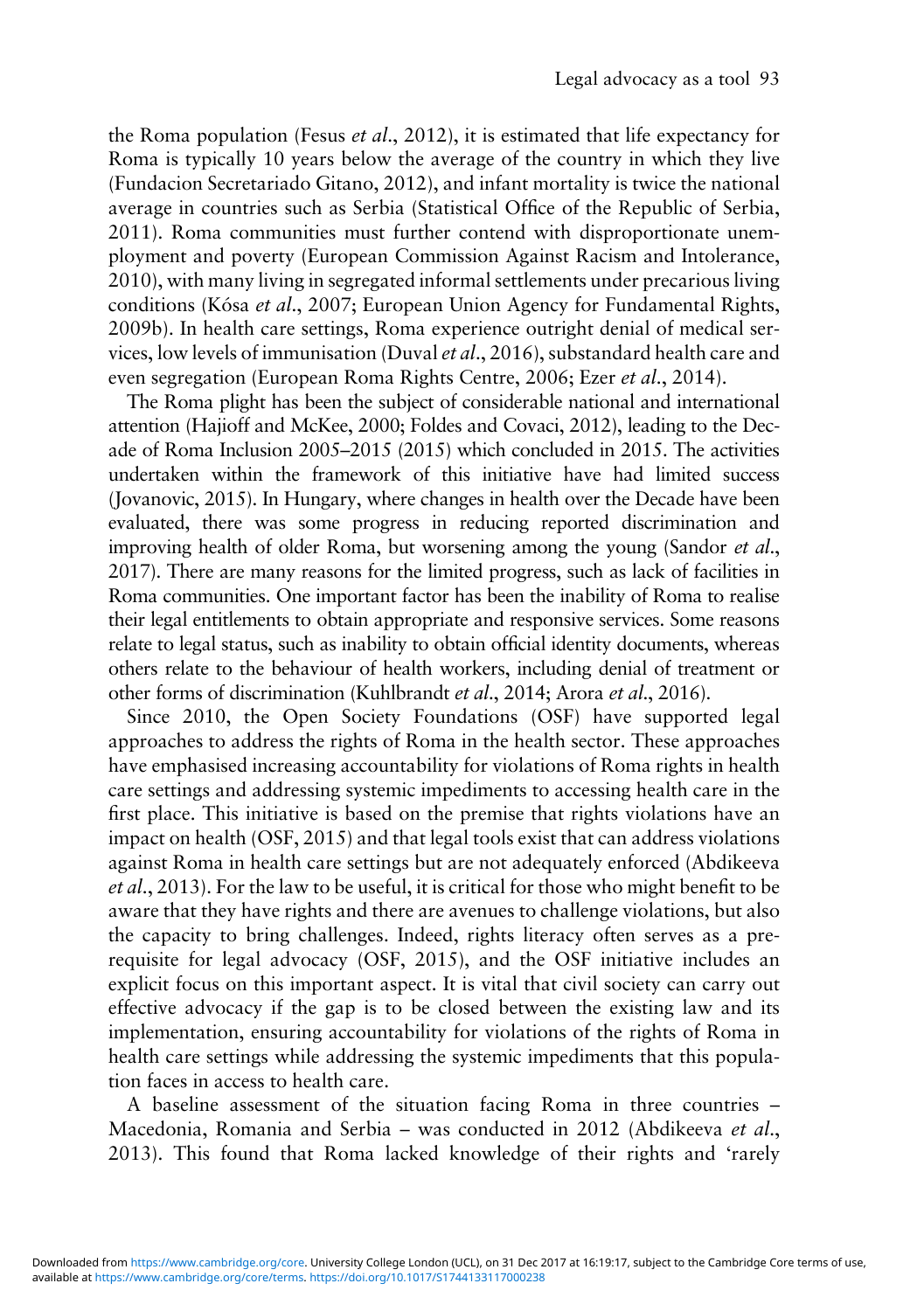challenged violations'. Roma-centred non-governmental organisations (NGOs) had limited capacity to educate or empower Roma on health and human rights. Accountability for violations of rights in health care settings was 'practically nonexistent'. However, the assessment did note that in those cases where advocacy had been used, 'violations decrease, and power dynamics shift', enabling Roma to assert their rights. Crucially, it found that where health care had become more responsive to Roma communities, it also benefited non-Roma – a finding with important implications for advocacy with key stakeholders in each country (Abdikeeva et al., [2013](#page-12-0)).This paper describes the follow-up investigation to this assessment, undertaken in 2014–2015 in the same three countries.

### Methods

Progress was assessed during a series of site visits and interviews with key informants. Sampling of key informants was purposive, primarily designed to include Roma community leaders. However, a number of other interviews were undertaken with those responsible for implementing programmes, as well as with government officials, professional and patients' rights associations and journalists who have played a role in reporting violations (Table 1).

A topic guide was developed, based on the activities supported by OSF. For consistency, this was used in both the baseline and current studies [\(Table 2\)](#page-3-0). The topics were legal empowerment of Roma communities, human rights documentation and advocacy, strategic litigation and media advocacy. It sought to identify the impact of these activities at four levels: strengthening the capacity of Roma-centred NGOs to address rights violations, increasing the enforcement of Roma rights, changing laws and policies and consequences for communities. Interviews followed the topic guide and were then mapped onto the conceptual framework.

We sought to achieve validity in data collection in several ways (Morse et al., [2002](#page-13-0)). First, we explored whether there was any reason to believe that personal biases may have influenced findings. Second, we considered whether there might be any biases in sampling. Third, we sought to ensure that our interviews were enabling us to achieve sufficient depth of insights. Fourth, we engaged in meticulous record keeping, including a clear decision trail, so that we could ensure that our interpretations were consistent and transparent. Fifth, in our interview notes we included rich and thick verbatim descriptions of participants' accounts. Sixth, we have

|           |  | Roma leaders Officials Patient rights/professional bodies Others |  |
|-----------|--|------------------------------------------------------------------|--|
| Macedonia |  |                                                                  |  |
| Romania   |  |                                                                  |  |
| Serbia    |  |                                                                  |  |

Table 1. Details of interviewees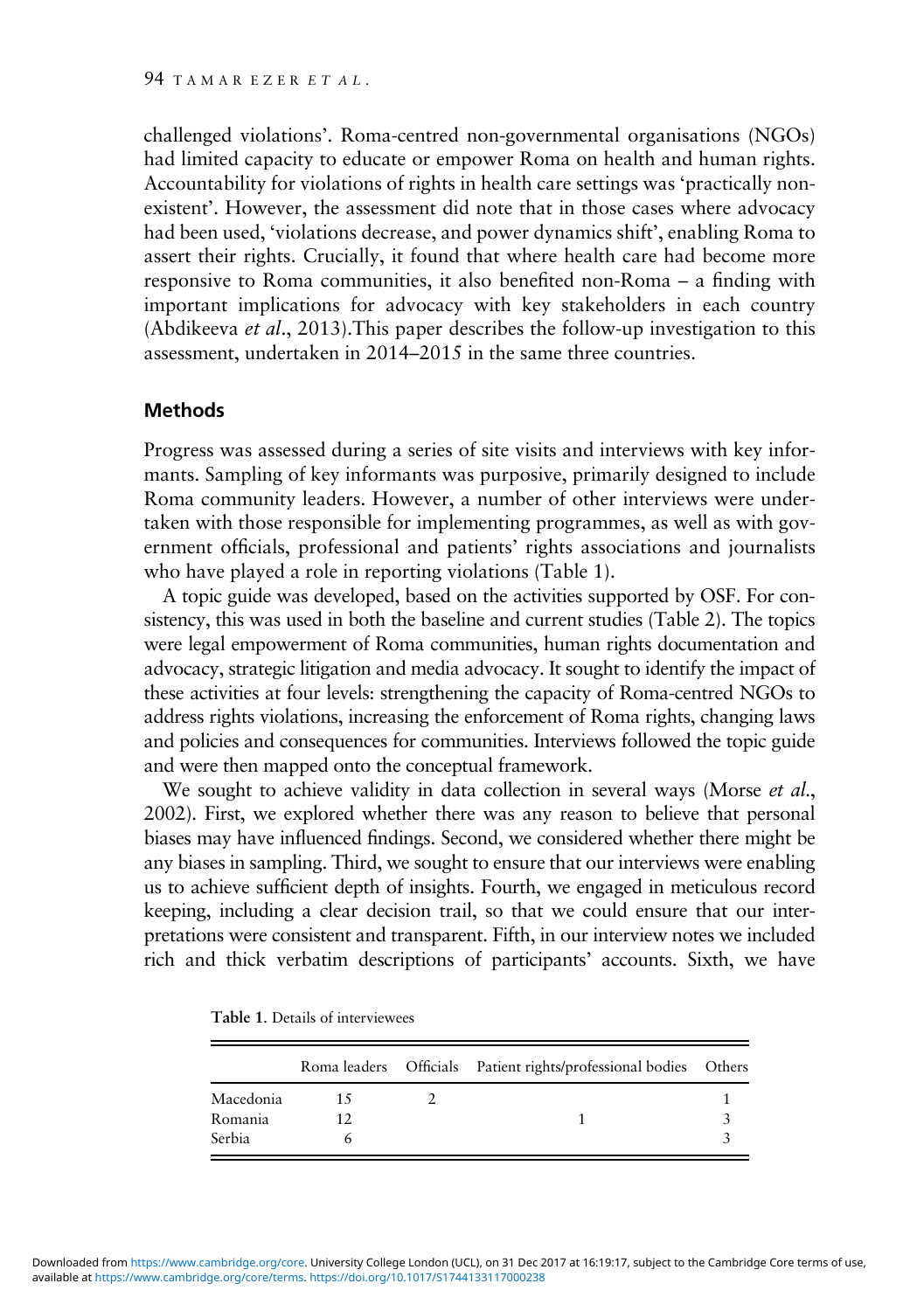| 1.                                    | Legal empowerment                                                                               | Documentation and<br>advocacy                                                                 | Strategic litigation                                                                                      | Media advocacy                                                                                                                             |
|---------------------------------------|-------------------------------------------------------------------------------------------------|-----------------------------------------------------------------------------------------------|-----------------------------------------------------------------------------------------------------------|--------------------------------------------------------------------------------------------------------------------------------------------|
| Level I: NGO<br>capacity              | Can NGOs educate<br>and help empower<br>Roma on health<br>rights?                               | Can NGOs document health<br>rights violations and draw<br>on them in their legal<br>advocacy? | Do NGOs use legal frameworks to<br>address human rights violations?                                       | Do NGOs integrate media into<br>their legal advocacy?                                                                                      |
| Level II: enforcing<br>accountability | Do Roma know and<br>claim their health<br>rights?                                               | Do documentation and<br>advocacy bring about<br>greater enforcement of<br>Roma health rights? | Are those responsible for Roma<br>health rights violations brought<br>to justice?                         | Does media advocacy bring about<br>greater enforcement of health<br>rights by exposing Roma rights<br>violations?                          |
| Level III: changing<br>law and policy | Do authorities<br>engage with Roma<br>to address systemic<br>barriers to Roma<br>health rights? | Have there been changes in<br>law and policy as a result<br>of documentation and<br>advocacy? | Do legal norms and policies<br>improve as a result of strategic<br>litigation?                            | Does media advocacy influence<br>decision-makers and bring about<br>systemic changes in law and<br>policy?                                 |
| Level IV: effect on<br>communities    | Do Roma participate<br>in broader legal<br>advocacy for their<br>health and human<br>rights?    | Has Roma access to health<br>care improved as a result<br>of documentation and<br>advocacy?   | Have illegal practices in health care<br>been reduced or deterred as a<br>result of strategic litigation? | Does media advocacy result in<br>better information on Roma<br>health rights, and in the public<br>becoming more positive towards<br>Roma? |

<span id="page-3-0"></span>Table 2. Assessment framework (Abdikeeva et al., [2013](#page-12-0))

Note: NGO = non-governmental organisations.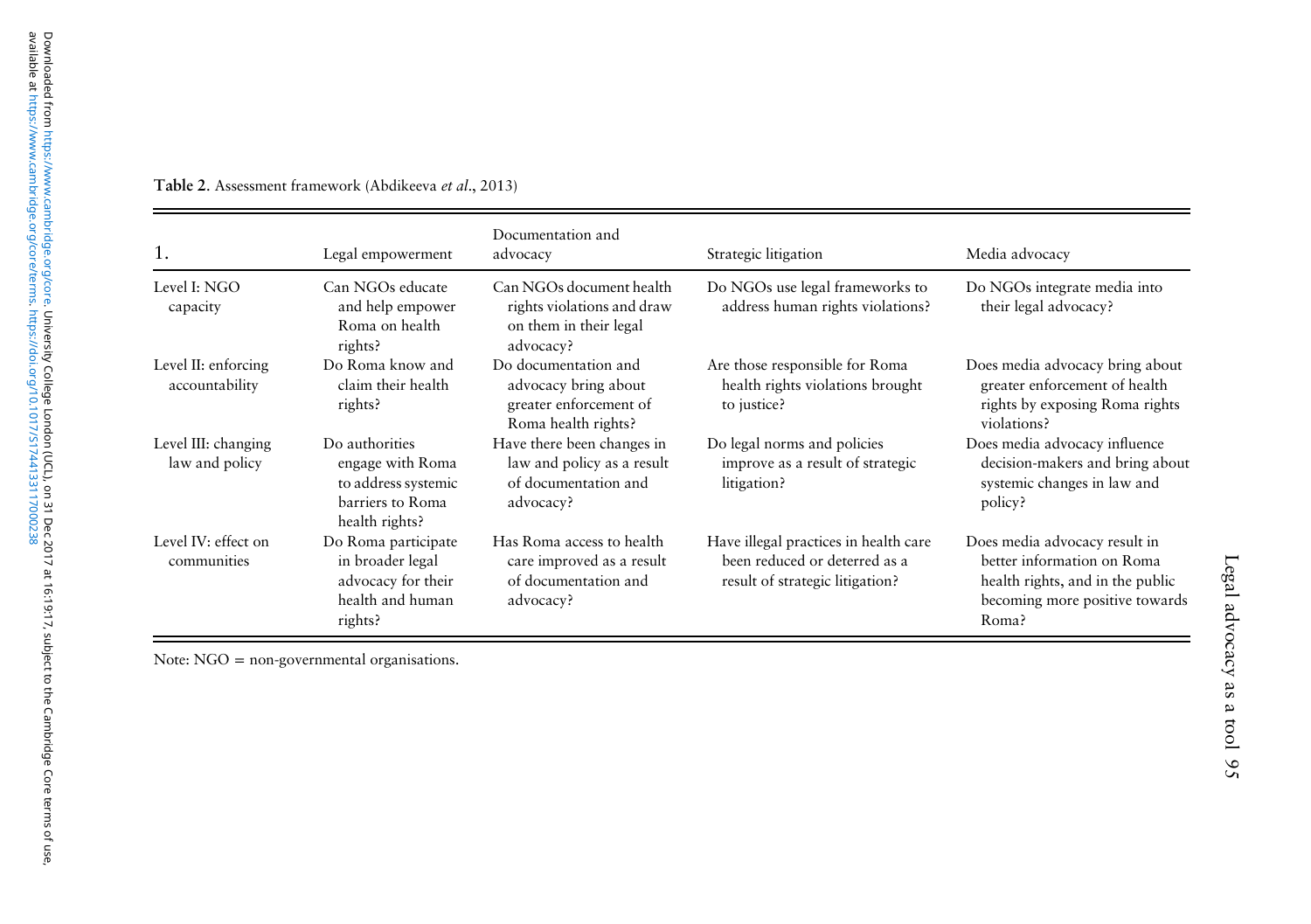undertaken respondent validation, inviting participants to comment on interview transcripts and confirm that the conclusions reflect the issues as seen by them.

#### Results

## Legal empowerment

The baseline study indicated that Roma were 'largely unaware of their health and human rights and remedies available to them'. Consequently, they 'seldom' moved forward with 'formal complaints' (Abdikeeva et al., [2013](#page-12-0)). The follow-up assessment, however, revealed considerable advances in the capacity of Romacentred NGOs to conduct legal empowerment, facilitating the 'transfer of power from the usual gatekeepers of the law—lawyers, judges, police and state officials to ordinary people who make the law meaningful on a local level and enhance the agency of disadvantaged populations' (OSF, [2013](#page-13-0)). The Macedonian Association for Emancipation, Solidarity and Equality of Women (ESE) has provided paralegal training to its three Roma partner NGOs: Centre for Democratic Development and Initiatives, KHAM Delcevo (Humanitarian and Charitable Association of Roma Delcevo), and Initiative for Development and Inclusion of Communities (IDIC) (formerly the Roma Resource Center). Paralegals drawn from the communities they serve not only deliver educational sessions on a broad set of issues related to rights but also offer help to address individuals' concerns about health rights. They provide 'legal first aid', responding quickly to violations, addressing multiple needs that are not just legal and connecting their peers to further support as needed (OSF, [2015](#page-13-0)).

Legal empowerment was also reported to have led to increased capacity in Romania and Serbia. In Romania, the leading Roma NGO, Romani CRISS, supported the NGO Hope and Trust in developing their capacity for advocacy to advance Roma health rights. Hope and Trust has thereby progressed from cultural mediation and help in facilitating communication with health care providers to documenting complaints and working with local authorities to remedy violations ranging from denial of services to forced evictions (Interviews with Romani CRISS and Hope and Trust in Bucharest and Constanta, Romania, October 2014). Likewise, in Serbia, Bibija has provided mentorship and support to two grassroots Roma NGOs, Novi Becej and Romani Cikna. Members of Roma communities attending a meeting in Ohrid, Macedonia, in 2012 reported that the projects have helped local Roma communities, particularly women, to claim their health rights (Questionnaire completed by Novi Becej and Romani Cikna, Ohrid, Macedonia, July 2012).

This, in turn, has contributed to greater capacity among Roma communities. In all three countries, interviewees reported greater awareness among Roma communities of their rights, their increased willingness to challenge violations and greater facility with the relevant legal frameworks and procedures. In Macedonia, Roma paralegals reported that the nature of their work had changed. When they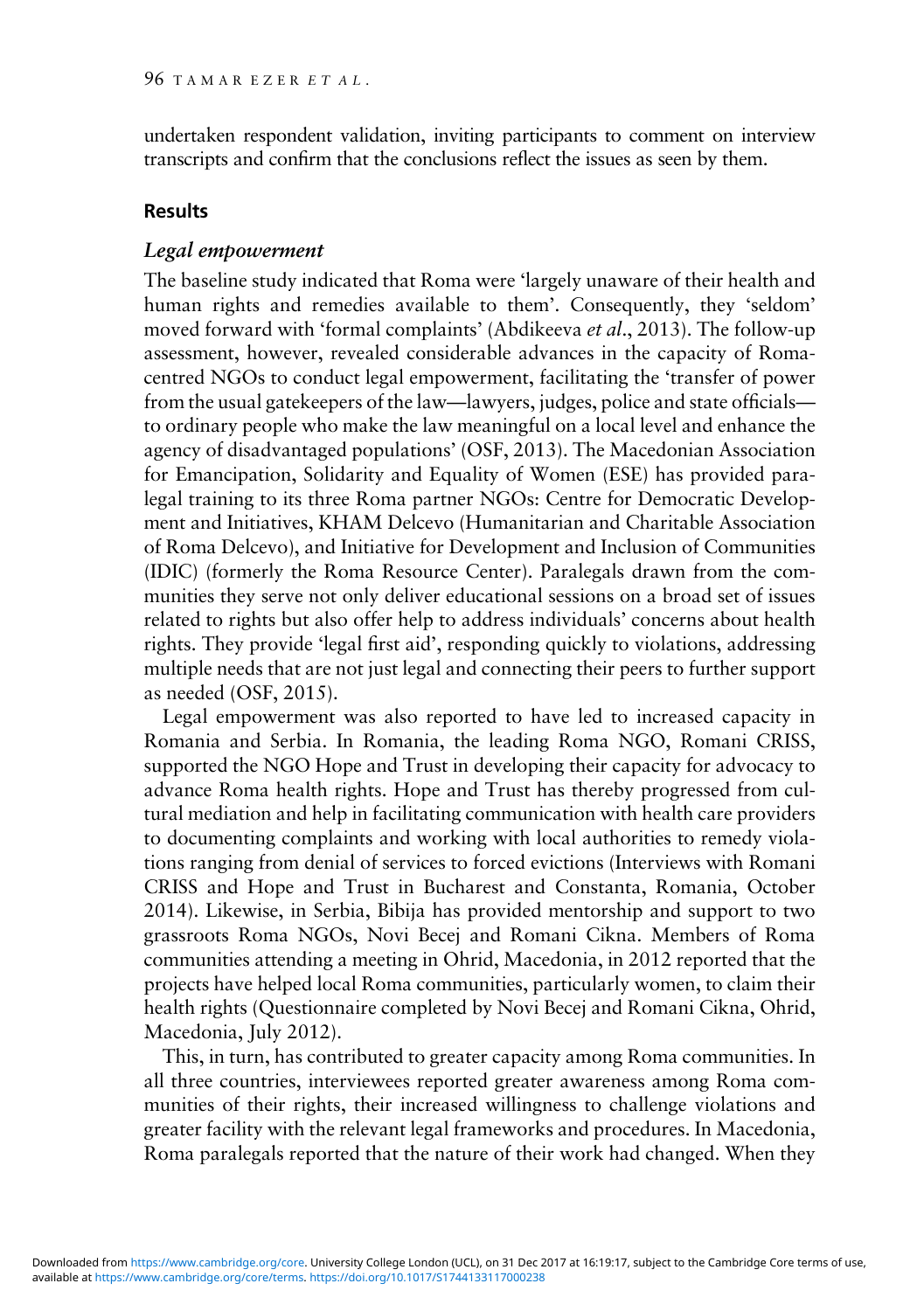began, Roma clients needed assistance with basic paperwork and navigating bureaucratic procedures, but by 2014, this was much less of an issue, and clients brought in complaints that were better articulated and more specific. The paralegals were thus able to concentrate their efforts on more complex cases and to address rights violations directly (Interviews with HERA, ESE and KHAM Delcevo in Skopje, Macedonia, September 2014).

This has had important impacts on communities. In all three countries, Roma communities in the areas where the projects were operating described a marked reduction in denial of care, the charging of illicit fees, the confiscation of personal identity documents as well as harassment and other flagrant abuses by health care personnel (Report from KHAM Delcevo, May 2013; Interviews with Romacentred NGOs in Macedonia, Romania and Serbia, September–October 2014). Empowerment of Roma communities was also evident. For example, villagers in Crnik, Macedonia, have successfully advocated for the opening of a local vaccination centre and have applied for status as a 'rural health area', which would provide government-funded incentives for health care providers to practice there.

However, much remains to be done. A 2014 survey conducted by ESE in Macedonia reported that over one-third of Roma still described receiving 'unkind treatment' from medical specialists, whereas the corresponding figure among non-Roma was just over 5%. Almost 1 in 10 Roma reported being insulted by doctors, whereas the figure among non-Roma was just over 1% (ESE, [2014\)](#page-12-0). Moreover, patients in need of serious medical care are in a particularly vulnerable position. As a Roma activist in Romania noted, 'It is very hard to shout, "Accountability!" when your wife is in labour, or your child is in pain, and they are in the doctor's hands' (Interview in Romania, October 2014).

Another major concern is the ability to attract sustainable funding. This is a particular problem in Romania, where there had been relatively generous funding available before European Union (EU) accession, in large part, because better treatment of the Roma minority had been a criterion for accession (McKee et al., [2004\)](#page-13-0). However, since accession, these funds have largely dried up. Although EU structural funds are now available, few organisations have the skills to access and manage these complex grants. In Macedonia, groups have taken a creative step towards the sustainability of the paralegal programme through municipal support. KHAM and IDIC succeeded in obtaining some municipal funding as well as permission to use official premises once a week for receiving clients (Ezer et al., [2015\)](#page-12-0). National-level recognition and support, however, would be necessary to expand these programmes beyond a few localities and to genuinely meet Roma needs across the country.

#### Documentation and advocacy

In the baseline assessment, although certain NGOs in all three focus countries carried out human rights documentation, confusion prevailed about 'the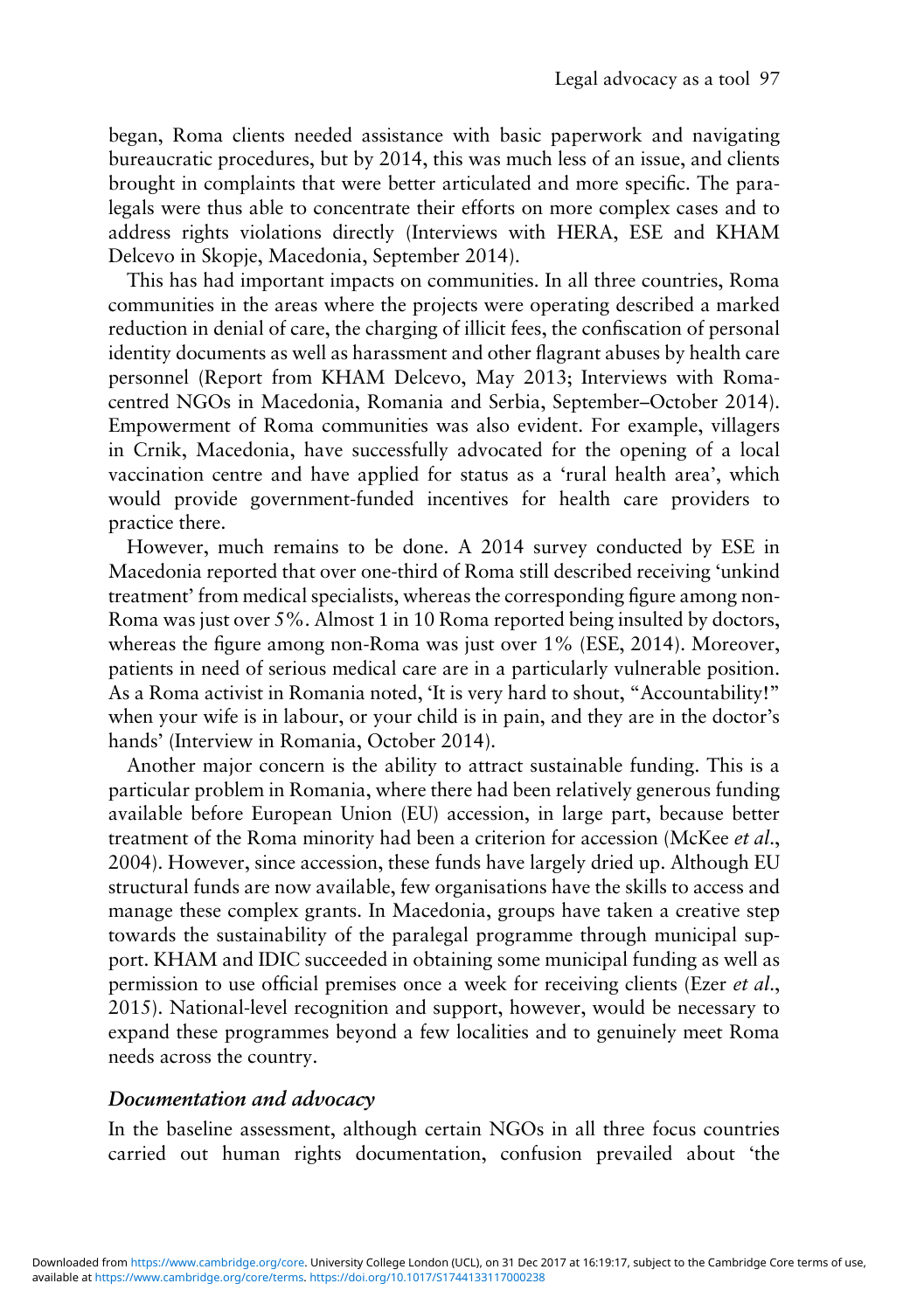difference between documenting human rights violations and filing cases for court purposes', and most groups could not 'accurately detect, identify, and document human rights violations against Roma in healthcare settings' (Abdikeeva et al., [2013\)](#page-12-0). The follow-up assessment, however, found that documentation served a crucial role in identifying patterns of rights violations and conducting tailored legal advocacy. In Macedonia, ESE and HERA (Health Education and Research Association) have established a sophisticated documentation system for their legal empowerment projects, enabling them to monitor the achievements of paralegals and to capture changing patterns in health-related human rights complaints. They are experimenting further with the integration of legal empowerment and social accountability approaches, which rely on community participation to demand government accountability, in order to effect a more sustainable shift in power relations (Ezer et al., [2015\)](#page-12-0). In addition, both ESE and HERA collaborate with Roma grassroots groups on documentation that they have then integrated into shadow reporting before international human rights bodies. In 2015, based on participation by ESE and their partners in Macedonia's Universal Periodic Review, the United Nations Human Rights Council urged the government to ensure that a lack of documentation does not bar access to health care, particularly for ethnic minorities; to provide access to primary health care services for all children, particularly Roma; and to conduct a country-wide assessment of Roma health needs (United Nations, [2014](#page-13-0)). Engagement of international human rights bodies is considered an important strategy because the governments of the three countries – particularly Macedonia and Serbia, which aspire to EU accession – seem more sensitive to criticism from abroad than to that from domestic civil society.

Collaboration on documentation between national-level NGOs and grassroots groups has played an important role. In Romania, Romani CRISS has established a network of human rights monitors, including Trust and Hope, enabling them to base their advocacy on an assessment of systemic problems and community needs. In Serbia, partnerships between grassroots Roma NGOs and Belgrade-based legal NGOs have proven effective for documenting human rights violations and selecting potential cases for strategic litigation. Examples of such partnerships include Bibija with Law Scanner and Praxis; similarly, the Minority Rights Center has partnered with Little Prince, Roma Researchers and Women's Space (Interviews with Roma-centered NGOs in Belgrade, Serbia, October 2014).

Documentation and advocacy have led to some significant changes in law and practice. For instance, in Romania, the College of Physicians, the main body reviewing patients' complaints, has agreed to include lawyers in its reviews, following years of human rights monitoring by Roma-centred NGOs. Previously, this medical professional body was categorically opposed to any interference by 'civilians'. According to Romanian lawyers, this promises to promote a degree of accountability for rights violations in health care settings (Interview with Madalin Morteanu, CJSHR in Bucharest, Romania, 21 October 2014). At the same time,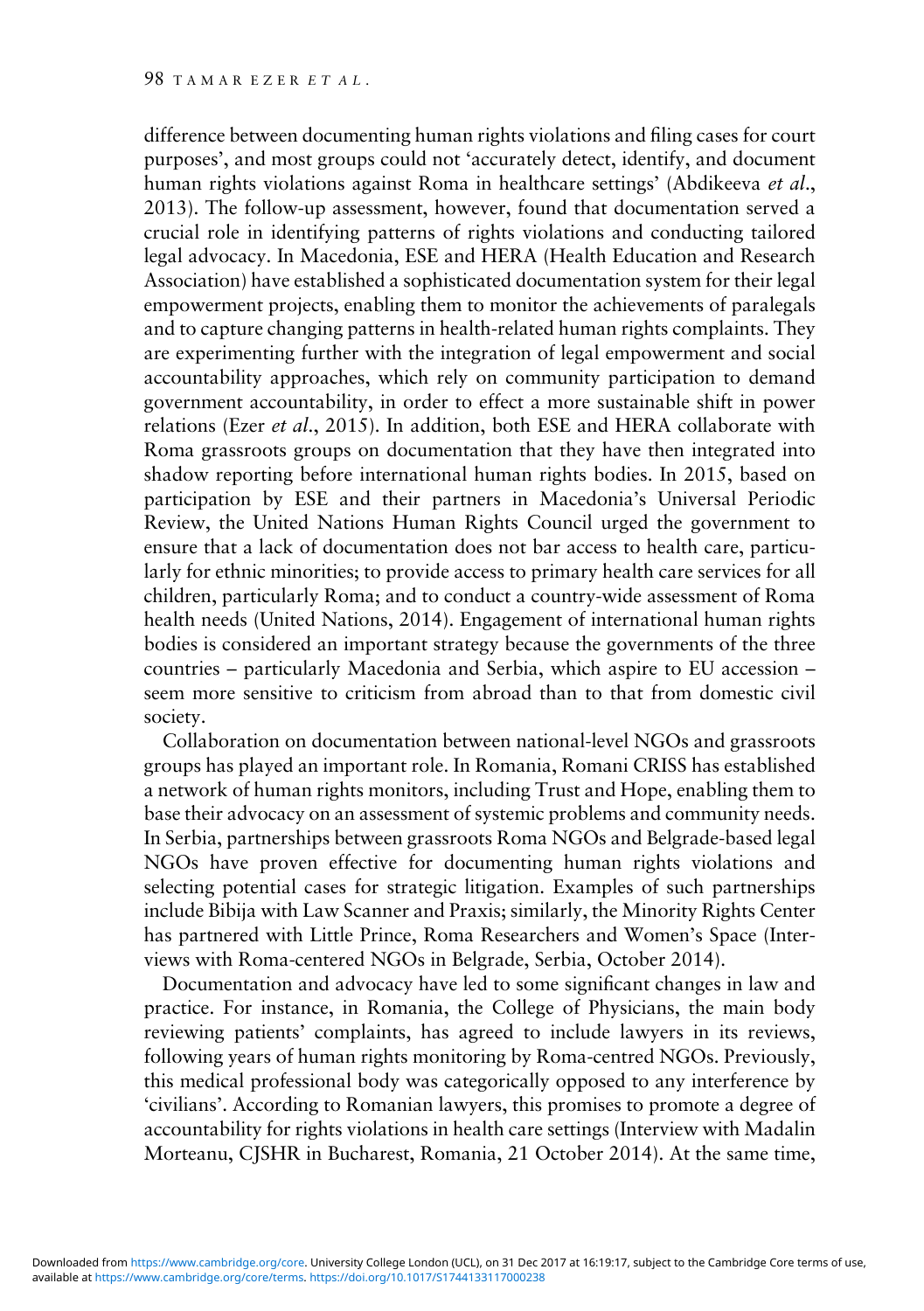the segregation of Roma in health care facilities in Romania, despite its documentation and, eventually, formal recognition by health care professionals as a problem, has not led to a change in practice. In Serbia, as a result of documentation and advocacy, government authorities simplified procedures for Roma lacking identity documents to access health insurance, an issue that had been a major barrier to obtaining care (Idzerda et al., [2011;](#page-13-0) Kaluski et al., [2014](#page-13-0)). However, in practice, this has not yet led to serious improvements in Roma access to health services because Roma are largely unaware of this law and little effort has been made by the authorities to reach them. In Macedonia, a task force has been established to deal with the identity papers of undocumented Roma as a direct result of relentless documentation and advocacy by Roma-centred NGOs (Interview with Senad Mustafov, Ministry of Labor and Social Policy in Skopje, Macedonia, September 2014).

At the level of the community, Roma-centered NGOs attribute some progress in their work. In Romania, Roma advocates report modest improvements in the behaviour of doctors towards Roma. Previously, Romanian doctors were 'ready to eat NGOs alive for even mentioning discrimination' in their reports. Now, some doctors have begun to realise that Roma face 'objective' barriers to health care and not simply 'cultural' barriers, as previously used to justify Roma nonparticipation in the health care system (Interview with Gergel Radulescu from Sastipen in Bucharest, Romania, 21 October 2014).

# Strategic litigation

Strategic litigation is a relatively new tool in the health and human rights arena in this region (Goldston, [2006](#page-13-0)). In the baseline assessment, the capacity of Romacentred NGOs to engage in litigation was noted as being very limited (Abdikeeva et al., [2013\)](#page-12-0). However, there has been considerable progress. For example, HERA reports that although there were no cases related to unlawful charges imposed on Roma women for obstetric/gynaecology services in Macedonia in 2012, this increased to four in 2013 and 10 in 2014, and although it fell back to four in 2015, it rose dramatically to 22 in 2016, associated with the increased capacity of Macedonian NGOs, including HERA, in taking these cases (Email from HERA to Alphia Abdikeeva, February 2017). In Macedonia alone, health rights cases rose through the hard work of NGOs from virtually 0 in 2012 to at least 44 cases brought to court by 2016 and hundreds more resolved through alternative mechanisms. The Macedonian NGO, Roma S.O.S. ([2016\)](#page-13-0), in particular, has developed its litigation capacity and has been especially active in strategic litigation to address denial of health insurance coverage to those who fell victim to little-known provisions relating to documentation that disproportionately affected Roma. Currently, many cases involving Roma health are also pending in courts in other countries. An example is from Romania, where Romani CRISS and the Euroregional Center for Public Initiatives (ECPI) have brought the first legal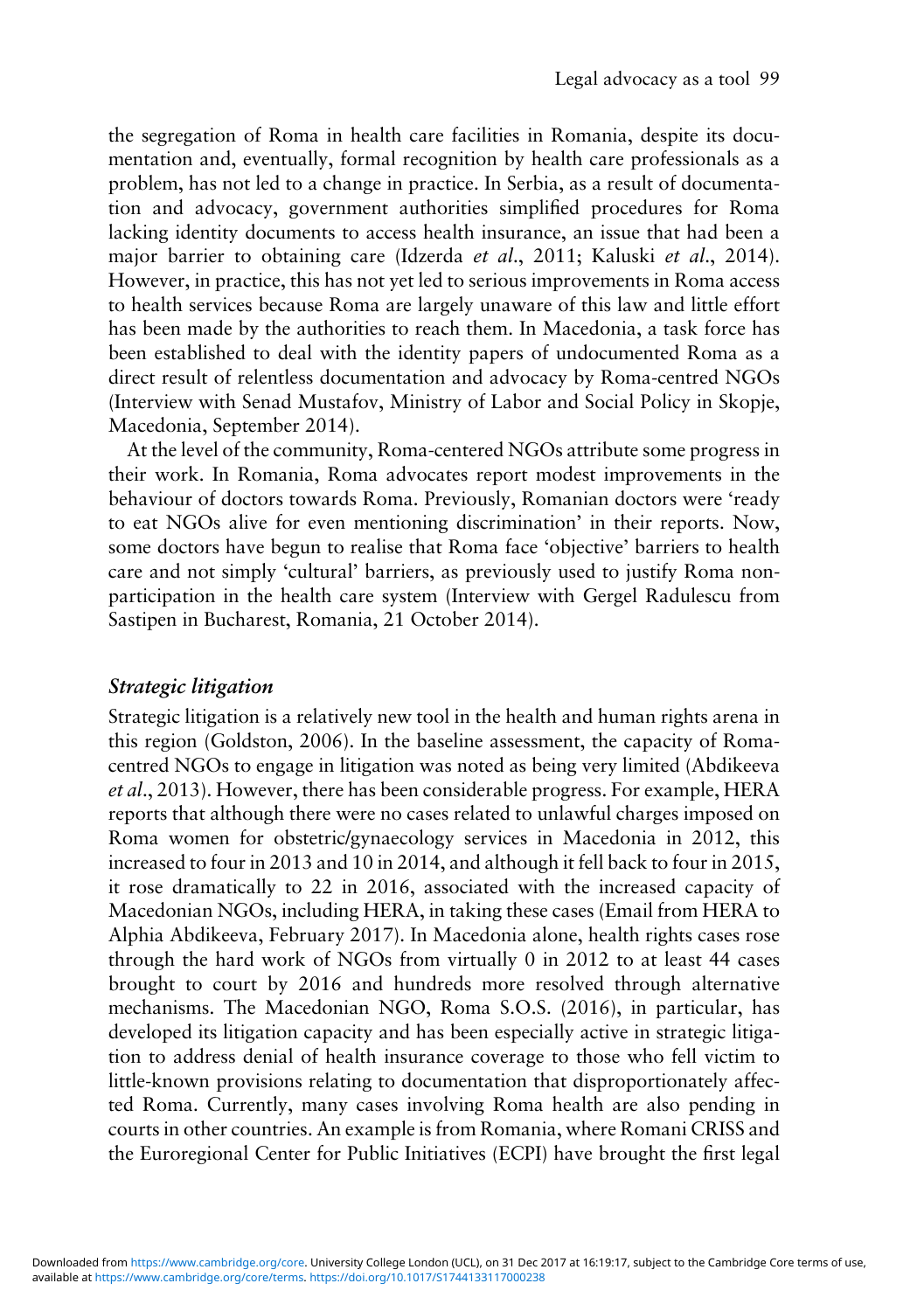case challenging Roma segregation in health facilities. Moreover, there is growing recognition of the opportunities for seeking redress in the European Court of Human Rights (Interview with Iustina Ionescu, ECPI in Bucharest, Romania, 21 October 2014.). In Romania, there is also the possibility of using EU law, including the Charter of Fundamental Rights, either in national courts or before the European Court of Justice. Inspired by this work, other Romanian NGOs are now investing in enhanced litigation capacity – this includes the Center for Juridical Studies and Human Rights (CJSHR) and O del Amenca (Interviews with Madalin Morteanu from CJSHR and Florin Nasture from O del Amenca in Bucharest, Romania, 21 October 2014).

As the baseline assessment notes, since the start of this initiative, strategic litigation has already had some impact on law and policy. In Macedonia, Roma S.O.S. successfully challenged a requirement that individuals provide an income statement from the previous year to renew their health insurance, which imposed a disproportionate barrier to health care access for many Roma. The repeal of this requirement, moreover, benefited non-Roma who lack identity documents or work seasonally, by enabling them to achieve continuity of coverage. In Serbia, Praxis has used a combination of constitutional complaints and direct engagement with relevant authorities to successfully persuade the government to simplify residence registration procedures, so that undocumented Roma can receive their health cards and access health care services more easily (Abdikeeva et al., [2013](#page-12-0)). NGOs continue to bring cases with the potential to impact law and policy, such as a Romanian case challenging Roma segregation in a health facility, but it takes time for these issues to be resolved by the courts and for the outcomes to be assessed.

In some cases, strategic litigation has also resulted in greater accountability and has had an important impact on Roma communities. In Macedonia, Roma S.O.S. successfully litigated the first case proving medical negligence by a doctor towards a Roma patient and obtained compensation for a boy who lost his arm. This resulted in newfound enthusiasm among clients of Roma S.O.S. to assert their rights, and health care professionals, aware of the potential for human rights complaints, are reported to have shown greater courtesy and restraint in their dealings with Roma patients (Roma S.O.S., [2016](#page-13-0)). However, when Romani CRISS successfully sued the Romanian President and Prime Minister for hate speech and defamation in connection with their comments on Roma, this was not seen as having changed either the politicians' attitude or the country's overall acceptance of Roma (Interview with Marian Mandache from Romani CRISS in Bucharest, Romania, 21 October 2014). Although many barriers to effective strategic litigation remain – including court costs and evidentiary challenges – Roma communities are showing less fear of retaliation and are more willing to pursue challenges in the courts. However, this is only when they are supported by Roma-centred NGOs in undertaking cases. Few would be willing to file complaints independently (Interviews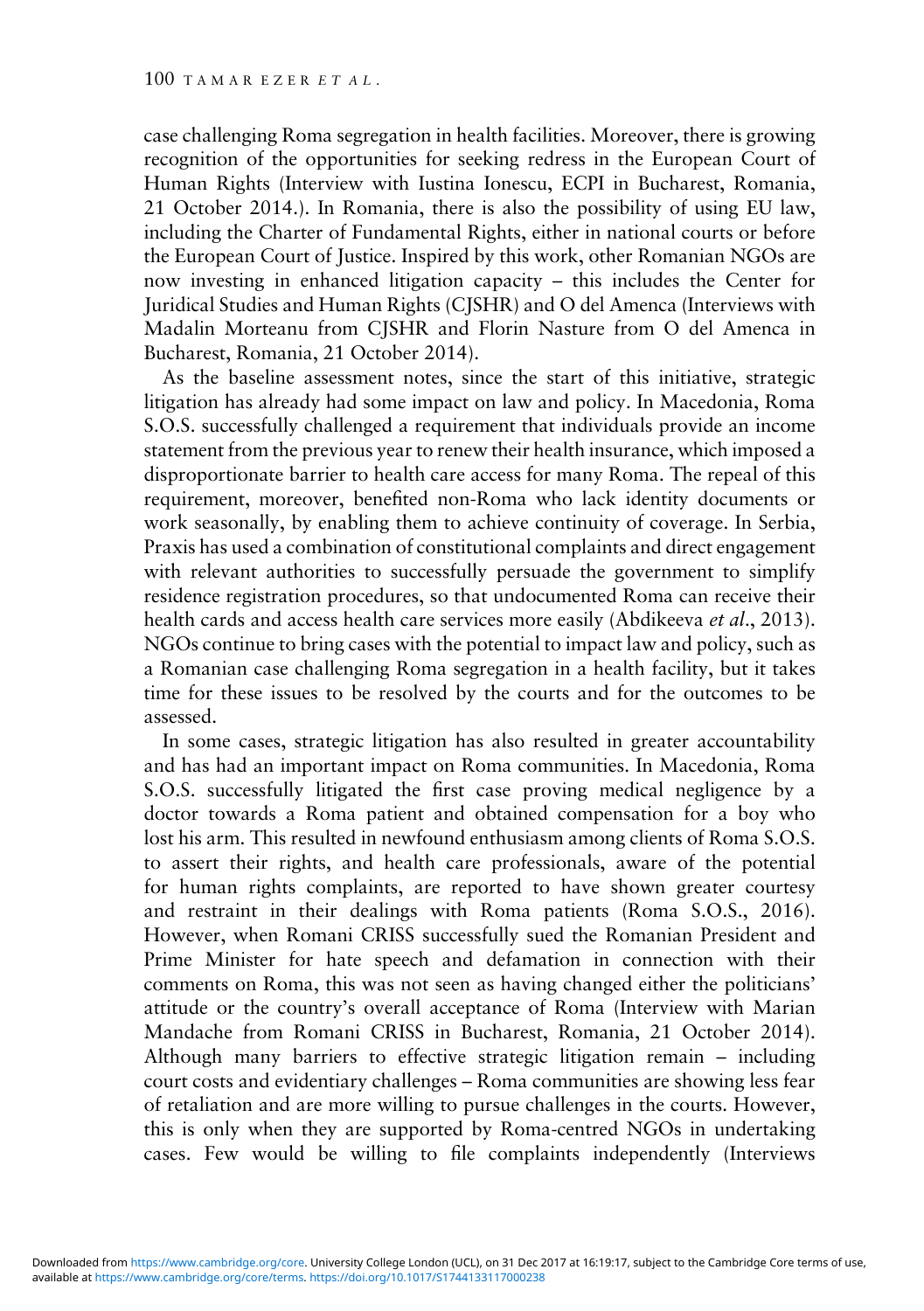with Roma-centred NGOs in Macedonia, Romania and Serbia, September– October 2014).

Given the cumbersome bureaucracy of the formal court system, Roma-centred NGOs in Macedonia have also been experimenting with informal mechanisms, such as the Ombudsperson and specialised commissions on patients' rights and discrimination. This has been the avenue pursued by LIL and National Roma Centrum. Although decisions by these bodies are not legally binding, they carry political weight and can also be authoritatively referenced in court cases.

# Media advocacy

Anti-Roma prejudice pervades mainstream media outlets in the three countries, which cannot be relied on to promote accountability for Roma rights violations. In Serbia, Roma advocates describe the majority of journalists as being 'filled with prejudice and stereotypes, and usually intolerant toward distinct societal groups' (Interview with Djurdjica Ergic from Bibija in Belgrade, Serbia, November 2014). Moreover, the media in all three focus countries remain attracted to 'scandalous' cases. As a representative of Bibija put it, 'Scandal sells the news' (Interview with Djurdjica Ergic from Bibija in Belgrade, Serbia, November 2014). According to the baseline assessment, most Roma-centred NGOs 'limit their media engagements to occasional press-conferences and interviews with no strategic plan or meaningful follow up, and generally lack the understanding and skills necessary to make the most of media advocacy' (Abdikeeva et al., [2013\)](#page-12-0).

At the time of the follow-up assessment, Roma-centred NGOs have found creative ways to engage with media and further their advocacy. Roma S.O.S. is a regular participant in televised debates and media interviews on Roma issues. They incorporate a media strategy into their strategic litigation and have effectively generated media attention on the child's plight in the medical negligence case noted above. ESE and KHAM Delcevo have produced a series of widely viewed videos on different Roma health issues. KHAM Delcevo has also revamped its website and launched several online petitions, and it hosts a regular talk show on local community radio. IDIC has produced a number of photo essays featuring Roma individuals (Interviews in Macedonia, September 2014; Questionnaire completed by Roma S.O.S., ESE, KHAM Delcevo and IDIC in preparation for meeting in New York, USA, December 2014). In addition, HERA has effectively used politicians' fear of negative publicity to encourage their participation in, and response to, the NGO's own health rights initiatives (Interview with HERA in Skopje, Macedonia, September 2014). In Romania, too, Roma activists recognise that politicians and doctors are 'afraid of the media' – or, rather, of negative publicity – which can be a useful tactical tool for advocacy purposes (Interviews with George Lacatus from the Roma Journalists Association and Gergel Radulescu from Sastipen in Bucharest, Romania, October 2014). Mainstream media have also covered the most egregious violations against Roma, including segregated health facilities in Romania and endemic lack of identity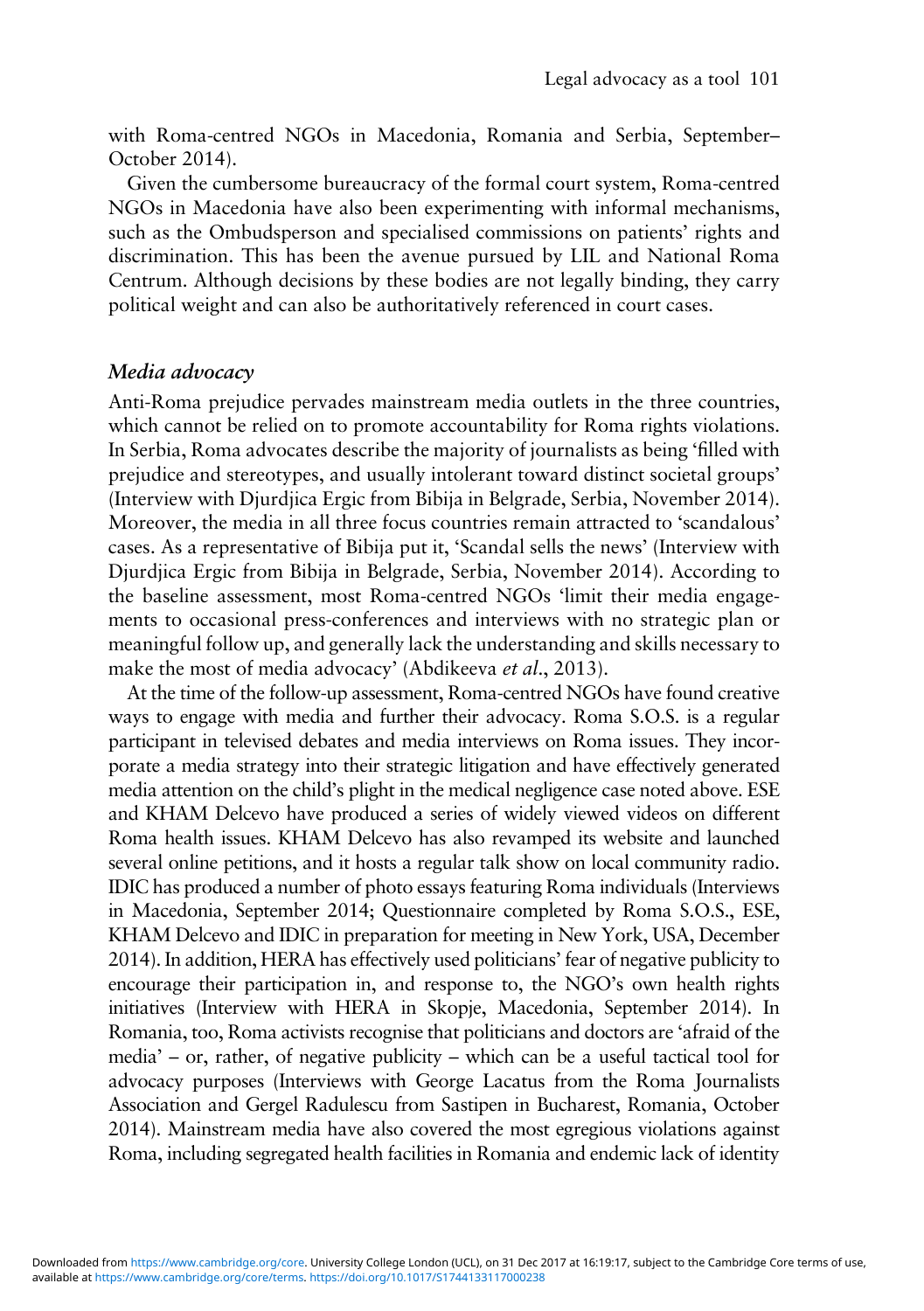documents in Macedonia and Serbia (Interviews with Roma-centered NGOs in Macedonia, September 2014 and Serbia, October 2014).

# Summary of findings

Several key findings arise from this assessment. First, the area where positive changes have been most pronounced following OSF support is in the legal empowerment of Roma communities. The employment of Roma paralegals, drawn from the communities they serve, stands out as a good practice in particular, enabling greater trust and access and a rapid response to multiple needs. Levels of awareness among Roma of their health and human rights and their capacity to challenge rights violations have improved notably. This has already led to reports of reductions in the denial of care, the charging of illicit fees, the confiscation of personal identity documents and harassment.

Second, although *documentation of human rights* forms a crucial basis for advocacy, it does not guarantee redress, and results have been mixed. However, collaboration between grassroots groups and national-level groups have been productive, and the combination of legal empowerment and documentation based on social accountability approaches seems particularly promising. In addition, groups are now complementing their domestic advocacy with international pressure, which may yield improved results.

Third, valuable strides have been made in *strategic litigation*, including removal of some of the bureaucratic obstacles that prevented Roma from exercising their access to health care. With successful litigation, Roma communities are showing less fear of retaliation and more willingness to take court action to assert their rights. However, this is only with the support of Roma-centred NGOs.

Finally, progress in getting the mainstream *media* to change their narrative about Roma and in enforcing accountability for human rights violations in health care settings has been limited. However, advocates have made effective and creative use of talk shows, community radio, video narratives and photo essays.

### **Discussion**

#### Limitations

This study has a number of limitations. First, Roma communities are dispersed across all three countries. Although, overall, they live in conditions that are significantly worse than those of their non-Roma compatriots (Kósa *et al.*, [2007](#page-13-0)), their circumstances vary. Roma also differ in their degree of assimilation with the majority population, which likely impacts their experience of obtaining health care. Second, it was only possible to undertake a relatively small number of interviews, although the information provided was validated as far as possible by triangulating with data from other sources. Third, and most importantly, in an observational study such as this, it is not possible to attribute specific changes to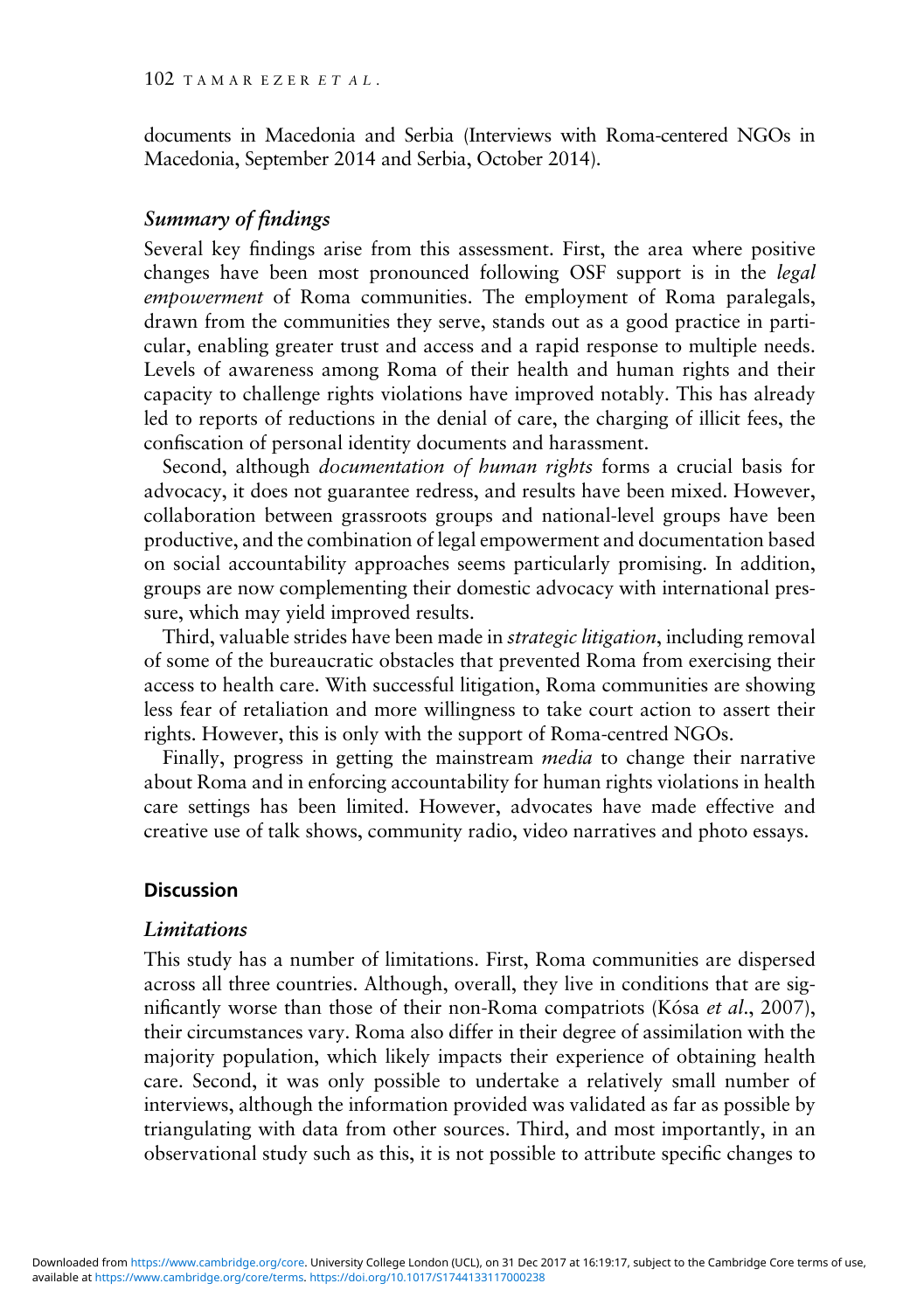individual interventions, such as the activities of a specific NGO. Many other events were taking place in each country at the same time.

## Lessons learned

This overview of the developments in the three countries where OSF has supported legal advocacy for Roma health rights indicates that the overall objectives – increasing accountability for Roma rights violations in health care settings and addressing systemic barriers to accessing health care – continue to be appropriate. The implementation strategies selected – legal empowerment, human rights documentation and advocacy, strategic litigation and media advocacy – have also retained their relevance.

Although there is still a long way to go, Roma groups report that legal advocacy projects have had an important impact on their ability to challenge violations in the localities where they are based. There are grounds to believe that this has also started to deter some of the most blatant abuses of Roma rights as Roma have greater awareness of their rights and ability to seek redress.

A number of good practices stand out. First, Roma paralegals have been instrumental in increasing Roma rights awareness and the use of available remedies. Second, benefits seem to have arisen from collaboration on documentation among national-level and grassroots groups and links to strategic litigation, international advocacy, and engagement with media. Third, the tactic of combining legal empowerment strategies with social accountability tools seems to bring synergies when seeking to improve Roma access to health and other social rights. Finally, creative use of talk shows, community radio, video narratives and photo essays can play a valuable role in a hostile media environment.

At the same time, new challenges accompany successes, as legislative changes are rapid and frequent in the countries and each new legal advance – whether nationally or within regional integration processes – requires retraining and adapting existing strategies and tools or adopting new ones. In a context of limited resources, both material and human, this presents a formidable task. Romacentred NGOs also frequently face an uphill battle against deteriorating political conditions domestically, and the international and regional frameworks protecting human rights can only partially mitigate these.

The greatest need now is for the scaling up of successful pilot projects at the national level and the dissemination of good practices regionally and internationally in order truly to change the dire contemporary picture of Roma health. Advocates in Macedonia are now engaged in the struggle for scale-up and sustainability. The National Action Plan for Roma Health provides one potential avenue for national funding for Roma legal empowerment in the context of health although the Law on Free Legal Aid would also need to be updated so that it functions effectively and covers the critical work of paralegals. The European Roma Rights Centre has created a website on strategic litigation and, when last updated in February 2016, reported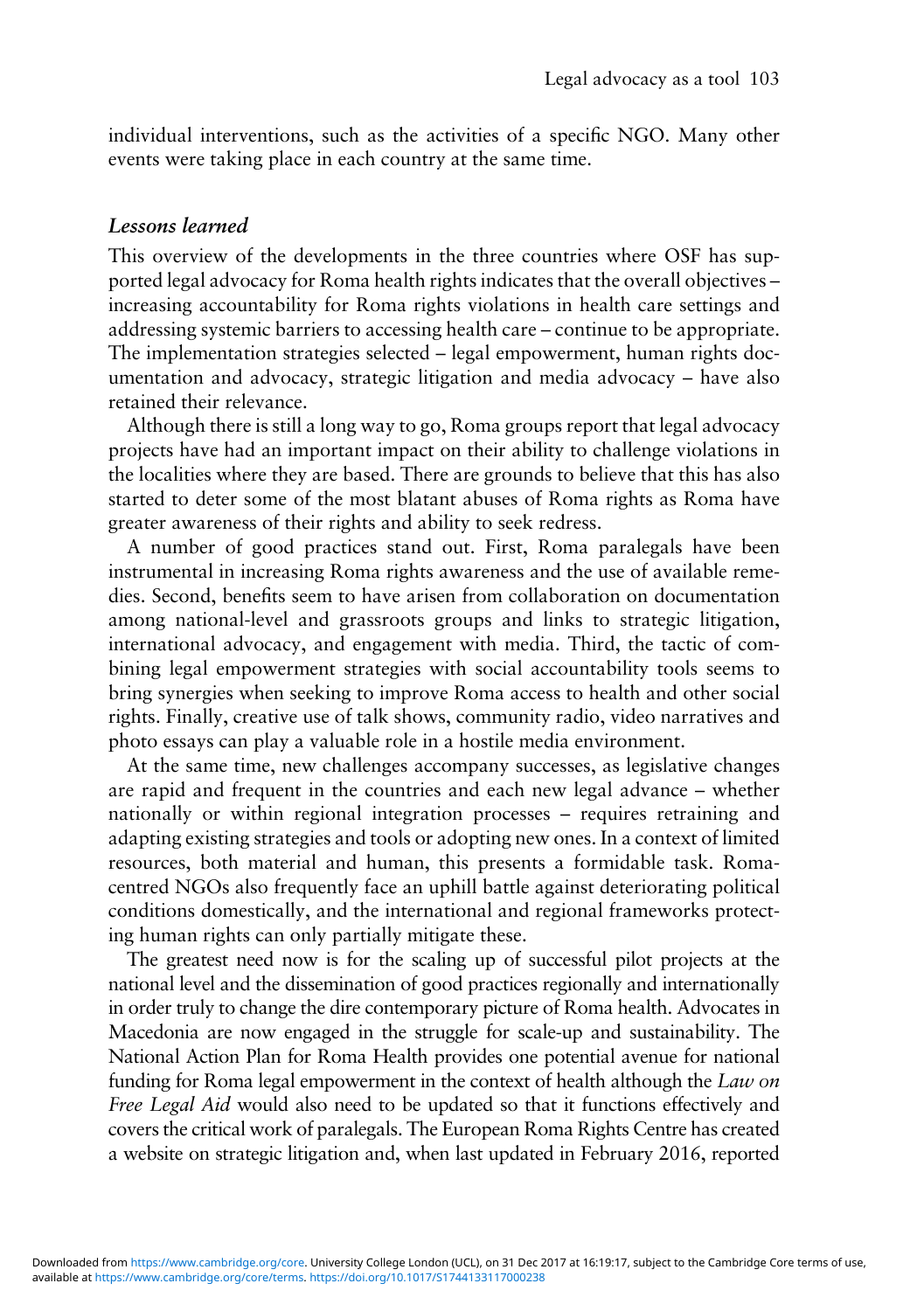<span id="page-12-0"></span>97 cases ongoing in 16 countries, about 80% of which were being heard in domestic courts (European Roma Rights Centre, 2017).

In summary, this paper offers a reminder that the law can be an important tool in the realisation of health rights of vulnerable and marginalised population such as Roma.

### Acknowledgements

This paper has been made possible through the support of the OSF. The authors are grateful for the review and comments of Ryan Quinn, Sebastian Kohn and Alina Covaci.

## References

- Abdikeeva, A., T. Ezer and A. Covaci (2013), 'Assessing legal advocacy to advance Roma health in Macedonia, Romania, and Serbia', European Journal of Health Law, 20(5): 471–486.
- Arora, V. S., C. Kuhlbrandt and M. McKee (2016), 'An examination of unmet health needs as perceived by Roma in Central and Eastern Europe'. European Journal of Public Health, 26 (5): 737–742.
- Decade of Roma Inclusion 2005–2015 (2015), Decade declaration, [http://www.romadecade.](http://www.romadecade.org/decade declaration ) [org/decade declaration \[](http://www.romadecade.org/decade declaration )27 July 2017].
- Duval, L., F. C. Wolff, M. McKee and B. Roberts (2016), 'The Roma vaccination gap: evidence from twelve countries in Central and South-East Europe', Vaccine, 34(46): 5524–5530.
- Emancipation, Solidarity and Equality of Women (ESE) (2014), We Are All Human: Healthcare for All People Regardless of their Ethnicity, Skopje: Foundation Open Society Macedonia.
- European Commission Against Racism and Intolerance (2010), Fourth Report on "The Former Yugoslav Republic of Macedonia, Strasbourg: ECRI.
- European Roma Rights Centre (2006), Ambulance Not on the Way: The Disgrace of Health Care for Roma in Europe, Budapest: European Roma Rights Centre.
- European Roma Rights Centre (2017), Strategic litigation 2016, [http://www.errc.org/strategic](http://www.errc.org/strategic-litigation)[litigation](http://www.errc.org/strategic-litigation) [27 July 2017].
- European Union Agency for Fundamental Rights (2009a), EU-MIDIS European Union Minorities and Discrimination Survey Data in Focus Report 1: The Roma. Vienna: European Union Agency for Fundamental Rights.
- European Union Agency for Fundamental Rights (2009b), Housing Conditions of Roma and Travellers European Union: Comparative Report, Vienna: European Union Agency for Fundamental Rights.
- Ezer, T., J. Cohen and R. Quinn (2014), 'The problem of torture in health care', in Méndez, J.E. (ed) Torture in Healthcare Settings: Reflections on the Special Rapporteur on Torture's 2013 Thematic Report. Washington, DC: American University Washington College of Law Center for Human Rights and Humanitarian Law, pp. 19–42.
- Ezer, T., R. McKenna and M. Schaaf (2015), Expert meeting on social accountability and legal empowerment: allied approaches in the struggle for health rights, [https://www.](https://www.opensocietyfoundations.org/publications/expert-meeting-social-accountability-and-legal-empowerment) [opensocietyfoundations.org/publications/expert-meeting-social-accountability-and-legal](https://www.opensocietyfoundations.org/publications/expert-meeting-social-accountability-and-legal-empowerment)[empowerment](https://www.opensocietyfoundations.org/publications/expert-meeting-social-accountability-and-legal-empowerment) [27 July 2017].